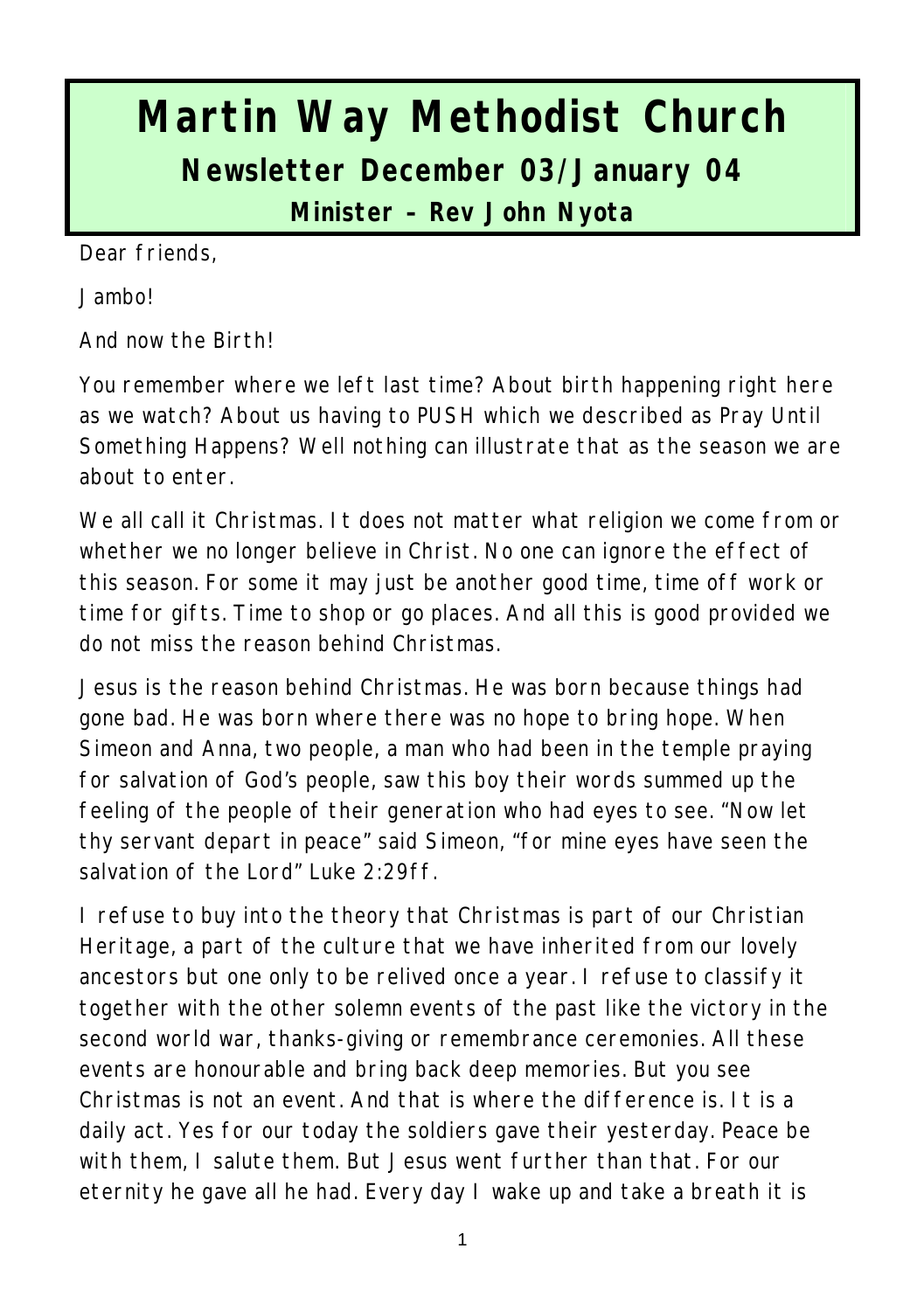because Jesus was born to pay my debt of wrongs. Because he lives I can face tomorrow and life is worth the living just because he lives. So go tell them for their eternity I gave my all, says Jesus.

That's for all the world, so joy to them the Lord is come. But what is in it for us at Martin Way? It is a virtual reality of all that we have been sharing since my first entry in this church. We have talked about moving on, Birth point, PUSH, Letting go and letting God, Total commitment. And now here at Christmas that birth happens for us to see. Won't we let this be our crunch time when we will decide that I am going to take all these messages to heart and live them, be a doer not a hearer. Won't we please say this is a new day for me so that as Jesus is born he finds a room ready in our hearts for him.

It is also amazing that Christmas is followed immediately by the new year, a time for new resolutions, a time for especially the Methodists to renew their covenant. Won't you say with God that you can use anything Lord use me in your Kingdom. Won't you declare the coming year the year of total commitment to God and his work. Won't you fall in love again with him and feel the warmth of his embrace. And won't you make his word your meditation day and night. Oh yes I will. Come Lord Jesus, we are waiting, we have made way for you.

*John*

#### **Quote - Unquote**

The coming of Christ by way of a Bethlehem manger seems strange and stunning.. But when we take him out of the manger and invite him into our hearts, then the meaning unfolds and the strangeness vanishes.

*Neil C Strait*

#### **Carol Singing in Aid of NCH**

Come and join the carol singers at Morden station on Friday 19th and Monday 22nd December and help raise money for the NCH. More details from Lesley Mortley or one of the stewards.

#### **NCH Action For Children - Box Holders!**

Please would you let me have your boxes for emptying ASAP. Thank you!

*Lesley Mortley*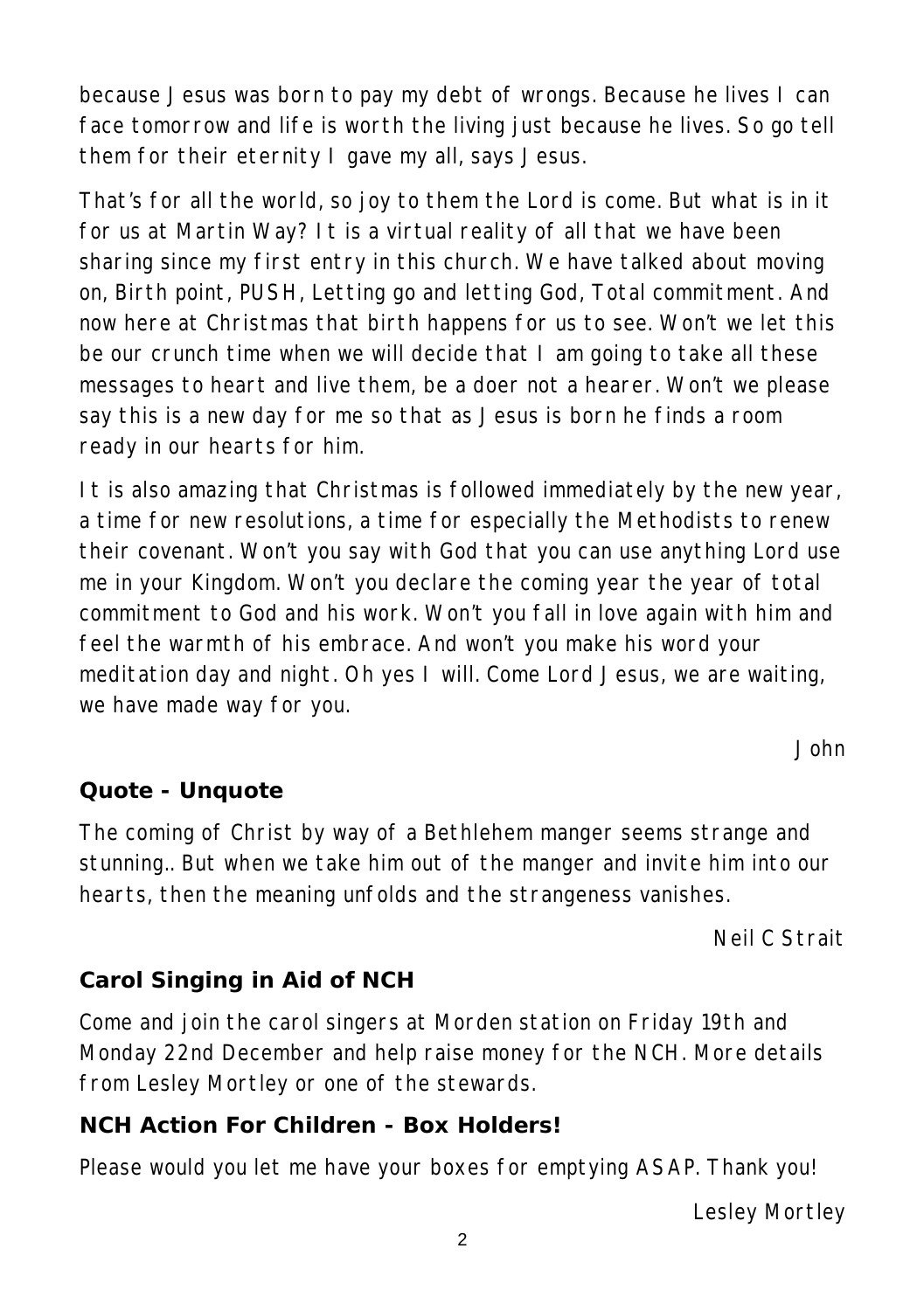#### **Letter from the Chairman London South-West District**

#### Dear Friends,

This September there were 17 Welcome services for 23 ministers taking up new appointments across the District. If Jenny Impey, the Deputy Chair and I had not shared these out between us, I suspect that I alone might not have been able to complete them all until about the end of September! Those services in which I participated were as remarkable for their diversity as they were for a palpable sense of joy and celebration, and it was a delight to be present. At Synod on 13 September we went through that time-hallowed ritual of asking the new ministers to stand, so that we could briefly identify names and faces, and it struck me forcibly how many of our new colleagues were from a non-white British culture and context. In one sense I shouldn't be surprised by that. After all, what is this but a reflection of the ethnic and cultural diversity which makes London such an exciting place in which to live and work? Our London churches are growing as they attract new members from overseas, and Methodism in the capital is reshaping itself in remarkable ways.

I chair the Chinese Ministry Support Group where we seek to resource and support the work not only of the Chinese congregation at Epsom, but as it expands around the country: a seventh Chinese Methodist congregation has recently been planted in Newcastle-upon-Tyne. In addition there is a Reference Group for the Ghanaian chaplaincy which extends across a number of inner London congregations. Most recently, I have begun to chair the Southall Reference Group which seeks to sustain and support the mission and ministry of the Urdu-speaking churches at King's Hall, Southall and at St. Andrew's Slough, which draw members and friends from all over the London area. Finding ways to address the specialised language and cultural needs of such Methodist communities is both a challenge and an opportunity. It is at times like these when I can see how the proposed London regional district will help us as a Church to respond to the changing shape of mission and to do it holistically, rather than with our present boundaries, which tend to hinder rather than help.

I recognise too, that in terms of mission there are other positive factors which make the proposals for the London Regional District attractive. All four of the present London Districts support the proposal. What is less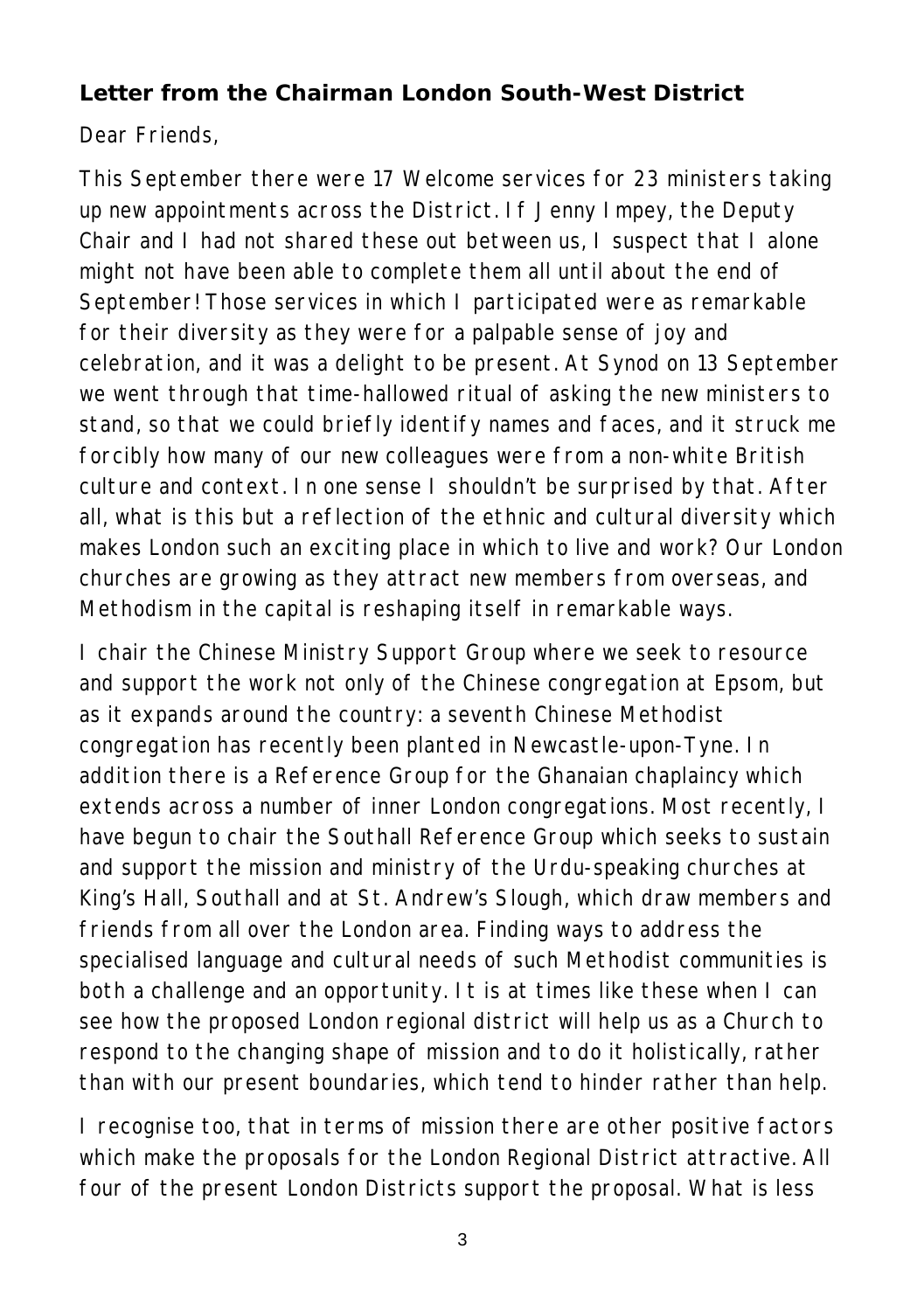clear is what the future holds for those parts of the district outside Greater London. The original proposal was for the creation of two Regional Districts north and south of the Thames for those circuits in the four existing London districts outside London. My reading of the situation so far is that London North-West and London North-East have taken a very positive view of the proposals for their Regional District.

In London South-East the response has been cooler; but in London South-West there is clearly a much higher degree of scepticism about the proposals for a Southern Counties Regional District, and that scepticism shades into strongly expressed disagreement. So there is clearly further work to be undertaken. I hope that this can be done is such a way that it will not prevent the implementation of the proposals for London in 2005, though it may mean interim arrangements for the circuits outside London beyond 2005 until we can agree a workable and sustainable solution that commands assent and consent.

Structural change at District level will sound remote to many of you in local churches. The only reason for doing it is the hope and intention that the end result will more effectively offer resources to support and sustain the mission and ministry of the local church. All of us engaged with this will need your prayers as we seek to discern the way forward..

Mention of mission and ministry brings me to the Anglican-Methodist Covenant about which I wrote in my last letter. At that point, we did not know how the General Synod of the Church of England was going to vote, bt they endorsed the Covenant with a resounding vote in favour. On 1 November the Covenant was signed by the leaders of our two churches at a special ceremony held at Central Hall Westminster and Westminster Abbey in the presence of the Queen. What we now have to do is to turn the texts and the signatures into a lived reality. I am aware that ecumenical relationships vary considerably across a District where we relate to five Anglican dioceses. In some places, there are good stories to tell and good relationships to celebrate; in others, conversations have hardly begun or have historically been difficult. If the latter is the case, what possible ideas could you envisage to put some flesh on the bones of the Covenant in your local situation? And if your church shares one of the good stories, how could you begin to make it a better one? When the initial conversations about the covenant began in the mid-1990s, our two

4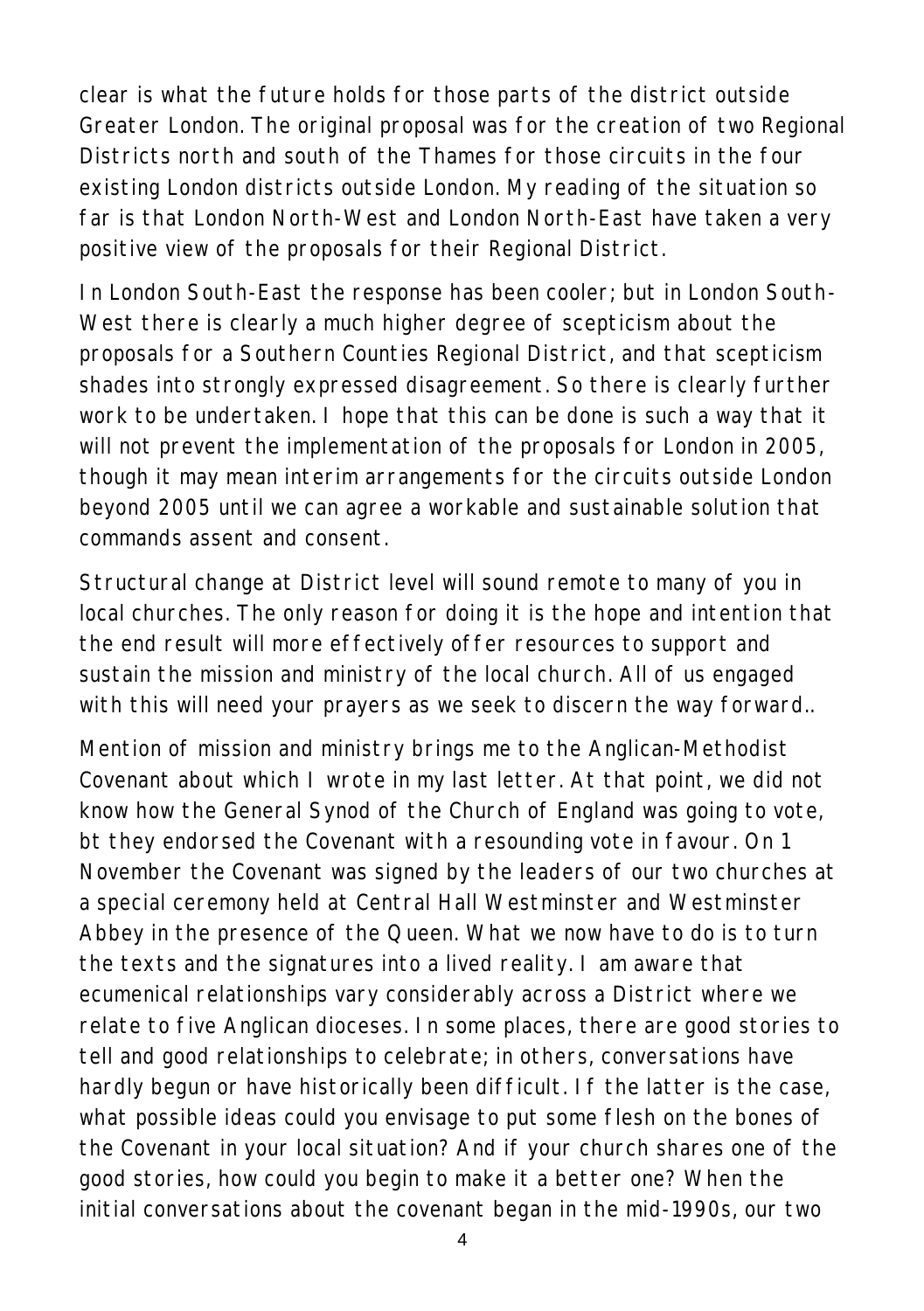Churches published a preparatory report called Commitment to Mission and Unity. Please note the order of those words! The focus from the beginning has been about how Methodists and Anglicans can share in God's mission as they work together towards unity. That may help us, as we embark on the next stage of the journey together.

Best wishes

*Yours sincerely, John*

#### **Thought for the Month**

So we have come to the end of another year and the beginning of the next. Our lives are made up of beginnings and endings from start to finish.

January gets its name from the Roman god Janus who has two heads, one looking back, the other looking forward. How appropriate for the time of year! We look back over the past year and forward to the new year. We seem to have an inbuilt feeling that the best is still to come.

For the first fifty years of our lives, we spend much time looking forward - to weekends, holidays, special treats, all sort of things. We are guilty of wishing our lives away. But when we grow older, we spend more time looking back, remembering the past. We come to realise that the time we have left grows shorter with each passing day and we appreciate how precious the gift of time is.

We need to look back with thankfulness and to look forward with hope. By the very nature of things we have to plan ahead. But we must not become so engrossed in the past or so pre-occupied with the future that we miss out the NOW moment, which is the only one we can really be sure about. Remember ...

Yesterday's history, tomorrow's a mystery,

But today is a gift from God.

That's why it's called THE PRESENT.

May God help us to make the most of each new day he gives us.

*Bill Cox*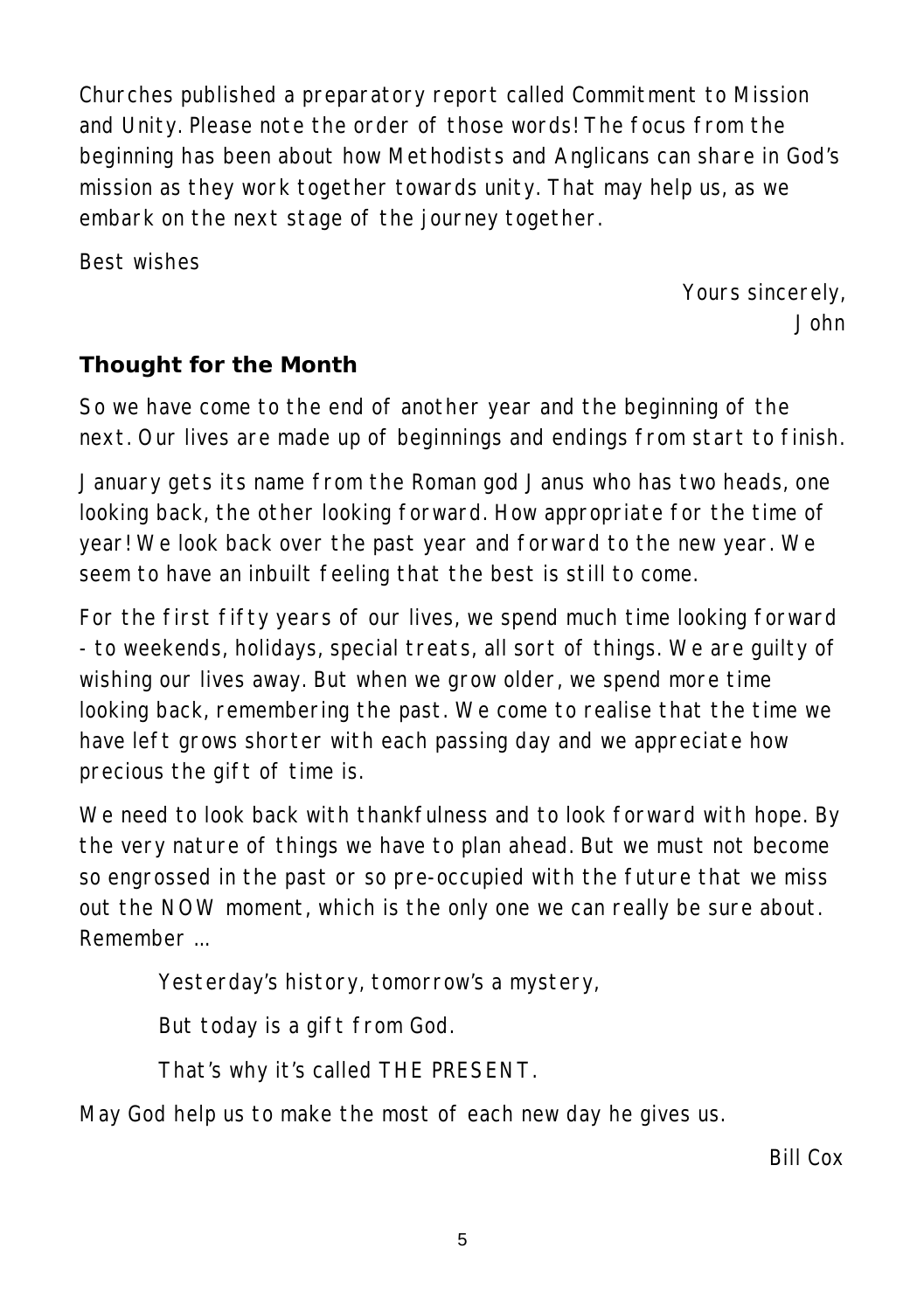## **No Excuse Sunday**

A parish decided to hold a 'No Excuse Sunday' and put the following in the newsletter the previous weekend.

To make it possible for everyone to attend church next Sunday, we are going to make it very special. A bed will be provided for those who say "Sunday is my only day to sleep". We will have helmets for those who say "The roof would cave in if I came to church". Blankets will be provided for those who think the church is too cold and fans for those who say it is too hot. Score cards will be available for those who would like to list all the hypocrites present. A selection of trees and grasses will be available for those who prefer to see God in Nature. A putting green will be provided for those who say "Sunday is my day for golf". Dinners will be available for all those who can't go to church and cook the dinner as well. The sanctuary will be decorated with both Christmas poinsettias and Easter lilies for those who wouldn't recognise the church without them

*[From the magazine of St. Joseph's Church Dorking]*

## **NCH Action For Children**

What's New in fund raising?

Friday 16 January will be known as Give it up for Children! Day and NCH will have the backing of some major sponsors. Friends Reunited and AOL will be publicising the event on their web sites, EDF energy will be sending information about the event with their electricity bills, Comet, Virgin Retail, Peacock stores and TK Maxx will be publicising the event in their stores, Prima Magazine is sponsoring Give it up and OK magazine will have a celebrity feature on Give it up at a future date.

There are two ways in which this new event will raise money

CHOOSE - participants will be sponsored to give something up

CHALLENGE - participants will challenge a friend or colleague to give something up in return for a donation to NCH.

Win a car - everyone who registers for Give it up for Children! will have the opportunity to win a car donated by Daewoo.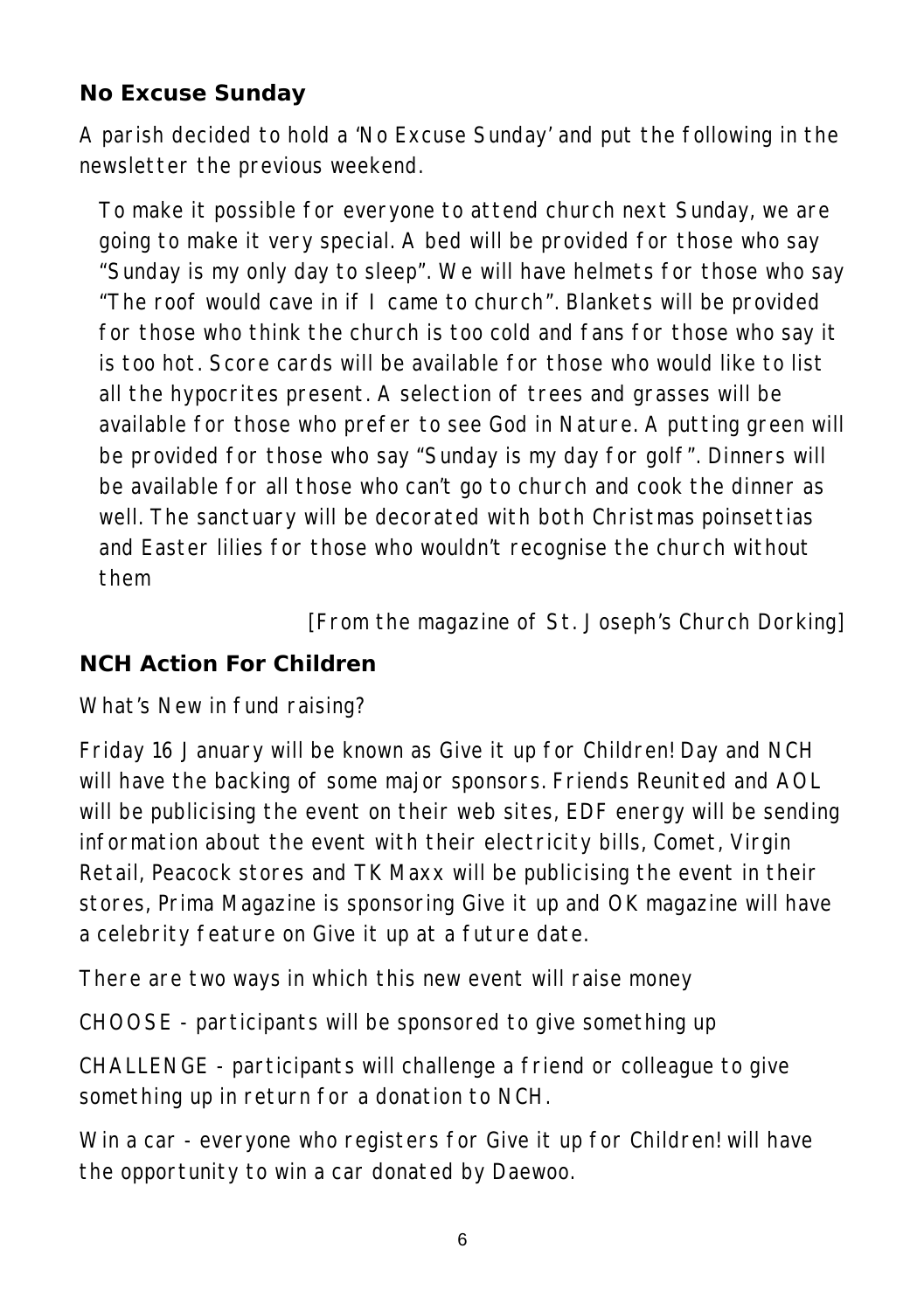You have the opportunity to be part of a major event and there are a number of celebrities who will be giving things up on the day too. To find out more, check out the web site www.giveitupforchildren.org.uk

## **Love is Tough**

Good as gold? Not enough - Love your friends? Good as God. **Not enough -** Go to church? Love is tough. **Enemies too.** Not enough -

Love is tough. Carry your cross. **Love is tough.**

Walk a mile?

| Not enough -   | Feeling happy?  |                 |
|----------------|-----------------|-----------------|
| Keep on going, | Not enough -    | All you want?   |
| Love is tough. | Share it round. | Not enough -    |
|                | Love is tough.  | Giving, giving, |

**Love is tough**

Jesus Christ? **He IS enough -** Died...risen! **Love is tough...**

...but... GREAT!!!!

*[from Reporting Stratford-upon-Avon Methodist Church news sheet]*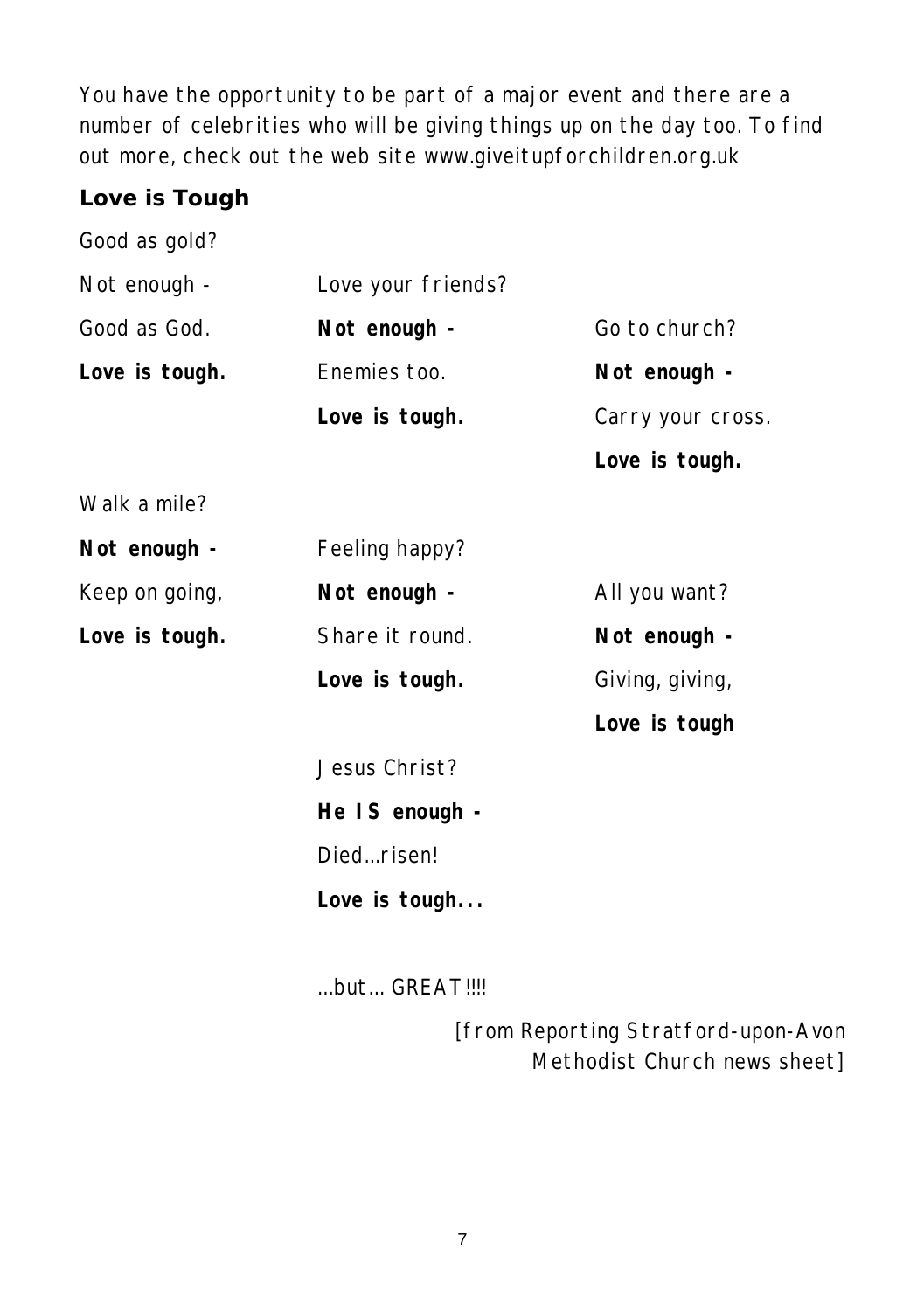## **A Dream**

I dreamed I had an interview with God.

"Come in", God said. "So, you would like to interview Me?".

"If you have the time," I said.

God smiled and said: "My time is eternity and is enough to do everything; what questions do you have in mind to ask me?".

"What surprises you most about mankind?".

God answered:

"That they get bored of being children, are in a rush to grow up, and then long to be children again. That they lose their health to make money and then lose their money to restore their health. That by thinking anxiously about the future, they forget the present, such that they live neither for the present nor the future. That they live as if they will never die, and they die as if they had never lived...".

God's hands took mine and we were silent for a while and then I asked:

"As a parent, what are some of life's lessons you want your children to learn?"

God replied with a smile:

"To learn that they cannot make anyone love them. What they can do is to let themselves be loved.

To learn that what is most valuable is not what they have in their lives, but whom they have in their lives.

To learn that it is not good to compare themselves to others. All will be judged individually on their own merits, not as a group on a comparison basis!

To learn that a rich person is not the one who has the most, but is one who needs the least.

To learn that it only takes a few seconds to open profound wounds in persons we love, and that it takes many years to heal them.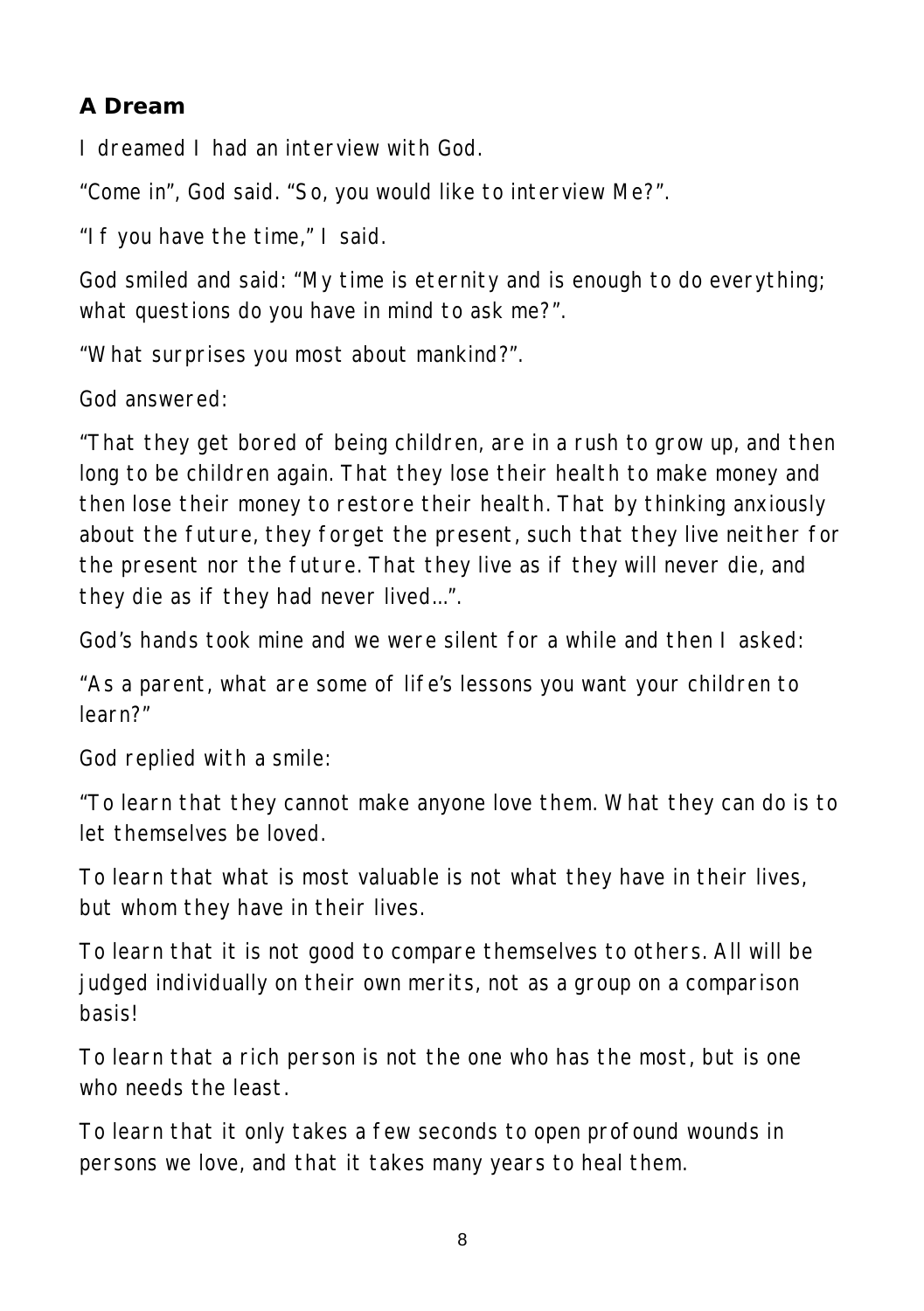To learn to forgive by practicing forgiveness, to learn that there are persons that love them dearly, but simply do not know how to express or show their feelings,

To learn that money can buy everything but happiness.

To learn that two people can look at the same thing and see it totally different.

To learn that a true friend is someone who knows everything about them...and likes them anyway.

To learn that it is not always enough that they be forgiven by others, but that they have to forgive themselves."

I thanked Him for his time and for all that he has done for my family and me, and he replied "Anytime. I'm here 24 hours a day. All you have to do is ask for me, and I'll answer"

*from 'Talkabout' St. John Fisher magazine]*

# **The Methodist Church's Best Kept Secret**

Few people know that each of our ministers and deacons has to do an Accompanied Self-Appraisal each year. The minister chooses one aspect of his/her work and looks at it with the help of members of the congregation. This is one of the ways in which we can all affirm and support our minister in what is sometimes a lonely and demanding life. And it is intended to be as much about achievements and hopes as it is about disappointments or failures.

For each Minster the district appoints an Accompanist who has been trained to be a sympathetic, listening partner but who is also willing to ask challenging questions about the part of ministry the minister has chosen to look at without prescribing answers or courses of action. Self-Appraisal belongs to the minister. It is for her or him to invite two or three different people each year who can share their thoughts about the particular part of her/his work she/he has decided to look at. This is called feedback.

The most obvious things to look at are preaching, visiting or administration, but increasingly Self-Appraisals focus on vocation, community involvement or further training.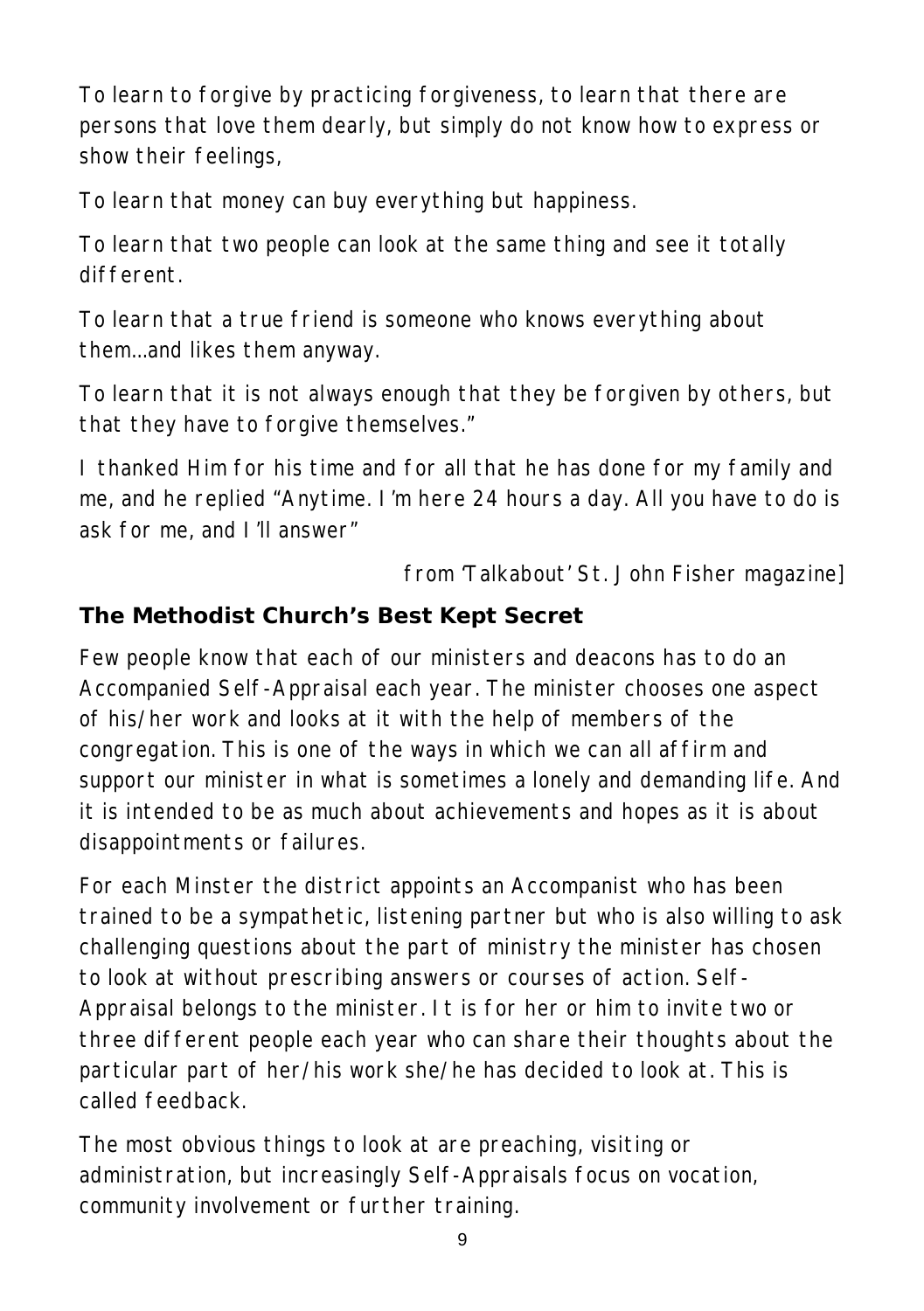Feedback can be either written or verbal, presented individually or in a group. But it is important that people most closely involved in the chosen aspect of his/her work can tell their minister or deacon what she or he does well and what she or he could do better. It's all about appreciation and development. The minister talks over the feedback with the Accompanist and the minister decides on a course of action.

Because conversations between the Self-Appraiser and the Accompanist are confidential the scheme has at times seemed as though it was all hush-hush and secret. In fact any member of the church can be involved. For example, you or any member may be asked to say what you think of the part of her/his work she/he is looking at this year. And if she/he has decided to look at community involvement or ecumenical relations she/he may also be asking people outside the normal confines of the church to provide feedback from their point of view. It's a question of finding out how the people who matter most react to our present ministry and see it developing in the future.

You may also be asked to consider training to become an Accompanist. An Accompanist needs to have an empathy with the ministry, the ability to listen and ask challenging questions and also to stand back and allow the minister or deacon to draw her/his own conclusions from the feedback and choose what course of action to take. The demand on an Accompanist's time is not great but being an Accompanist can be exhausting in terms of listening and patience.

#### *Michael Meech*

[The Rev Michael Meech is Chair of the London South West District's Accompanied Self-Appraisal Group. Further details can be obtained by emailing Michael at MichaelMeech@care4free.net]

## **Thank You**

- **Doris Klass** wishes to thank everyone for their messages and prayers whilst she was in hospital and the rehab. Home and also to say thank you for the many visitors, They were very much appreciated
- **Bill Bass and family** would like to thank everyone for their kindness following Ivy's death. He was very glad to know that so many of her friends attended the Service of Thanksgiving at the church after the funeral.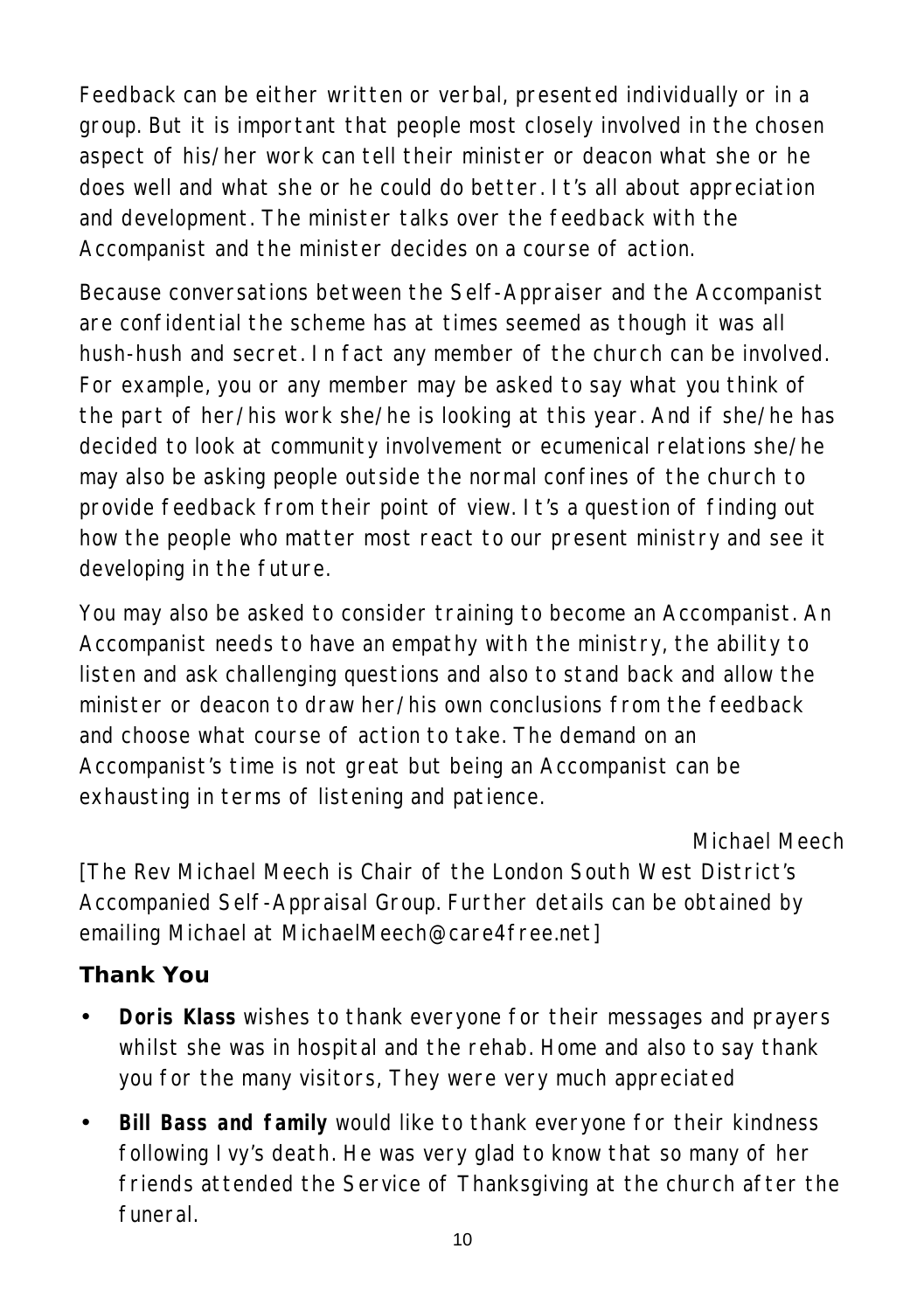# **Christmas Greetings**

Vida Brown wishes to send special Christmas Greetings to all her friends at Martin Way. Although unable to attend these days she still keeps in touch and takes a great interest. She extends her warmest thoughts to everyone for a peaceful and blessed New Year

## **Flower Rota**

The new flower rota is in the corridor. Please would you add your names for donation and arranging next to the dates required. I am also looking for dates for volunteers to help distribute the flowers to people in the prayer book or to anyone who is need of a kind thought and a friendly face. Either put down your names or for further details see Annmarie Pallister

## **Oliver!**

12 December 7.30pm, 13 December 3pm and 7.30 pm: New Creations Presents Lionel Bart's >Oliver': tickets: Adults ,7, Concessions ,4, Family ticket ,18: Lantern Arts Centre: Box Office 8944-5794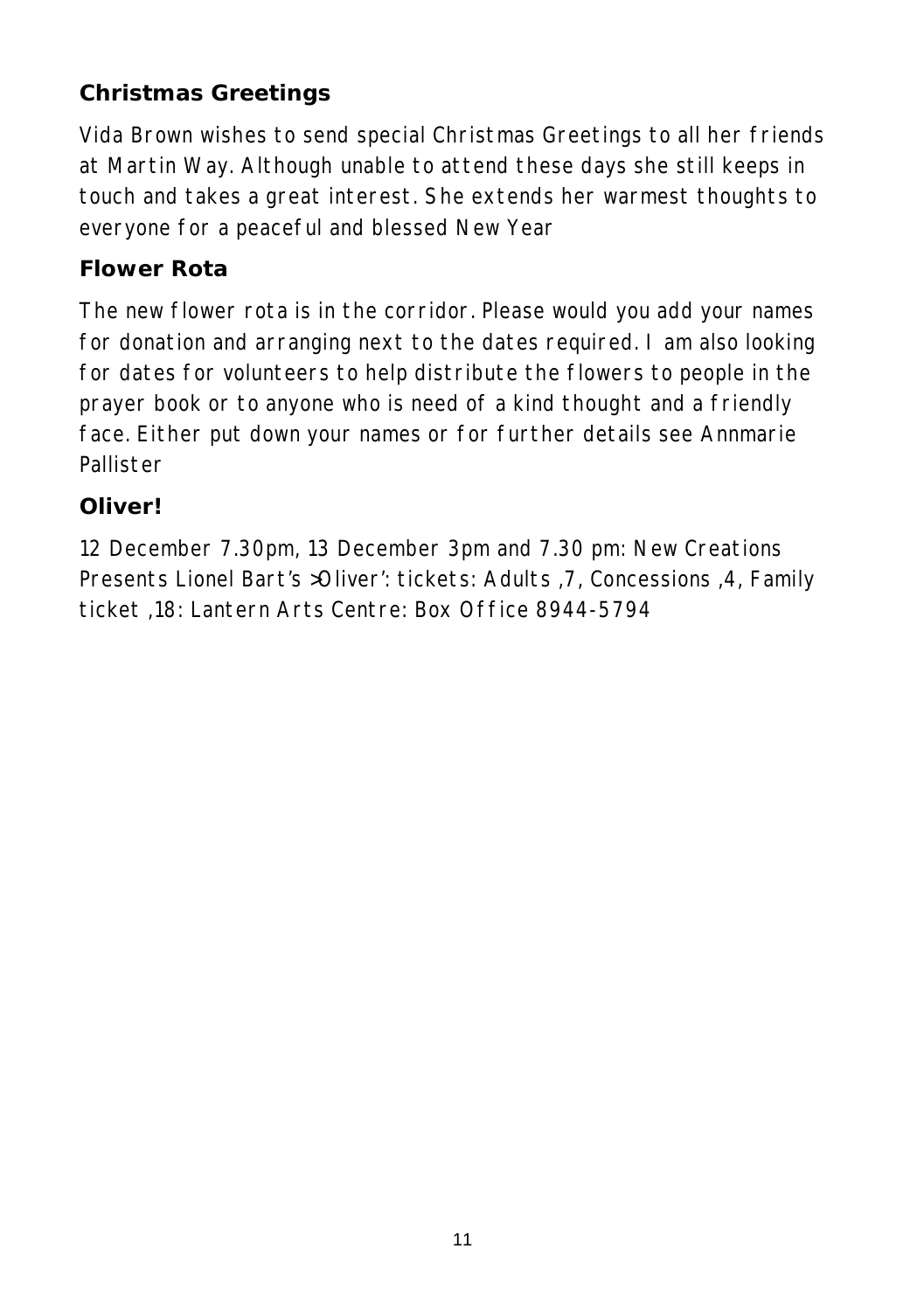# **CHURCH DIARY FOR DECEMBER**

| Mon | 1              | 2.45 pm    | Fellowship (David and Evelyn Mortimer -     |
|-----|----------------|------------|---------------------------------------------|
|     |                |            | Slides of I taly)                           |
| Tue | $\overline{2}$ | 10-12 am   | Coffee and Chat                             |
|     |                | 7.30 pm    | Men's Supper Club - Social Evening          |
|     |                | 8.00 pm    | Time for Prayer                             |
| Wed | 3              | 7.45 pm    | Midways (Christmas Meal and Carols)         |
| Thu | 4              | 2-3.00 pm  | Seekers Group                               |
| Sat | 6              | 2.30 pm    | Action for Independence in Merton: Carol    |
|     |                |            | Concert                                     |
| Sun | 7              | 10.30 am   | Tree and Gift Service led by Rev John Nyota |
| Mon | 8              | 2.45 pm    | Fellowship                                  |
| Tue | 9              | $10-12$ am | Coffee and Chat                             |
|     |                | 8.00 pm    | Time for Prayer                             |
| Fri | 12             | 12.30 pm   | Lunch Club - Christmas Dinner               |
| Sat | 13             | 2.30 pm    | Arthritis Care: Carol Service               |
| Sun | 14             | 10.30 am   | Morning Service led by Mrs Brenda Cannon    |
|     |                | 6.30 pm    | Communion Service led by Rev Stuart Veitch  |
| Mon | 15             | 2.45 pm    | Fellowship (Cards and Mince Pies)           |
|     |                |            | [next session on 5th January]               |
| Tue | 16             | 10-12 am   | Coffee and Chat                             |
|     |                |            | [next session 6 January]                    |
|     |                | 8.00 pm    | Time for Prayer                             |
| Thu | 18             | 2-3.00. pm | Seekers Group                               |
| Fri | 19             |            | Carol singing Morden Station (NCH)          |
| Sun | 21             | 10.30 am   | Carol Service led by Rev John Nyota         |
|     |                | 8.15 pm    | SIGMA Christmas presentation                |
| Mon | 22             |            | Carol singing Morden Station (NCH)          |
| Tue | 23             | 10-12 am   | Coffee and Chat                             |
|     |                | 8.00 pm    | Time for Prayer                             |
| Wed | 24             | 8.00 pm    | <b>Christingle Service</b>                  |
|     |                | 11.30 pm   | Midnight Communion                          |
| Thu | 25             | 10.30 am   | Christmas Day service                       |
| Sun | 28             | 10.30 am   | Morning Service led by Rev John Nyota       |